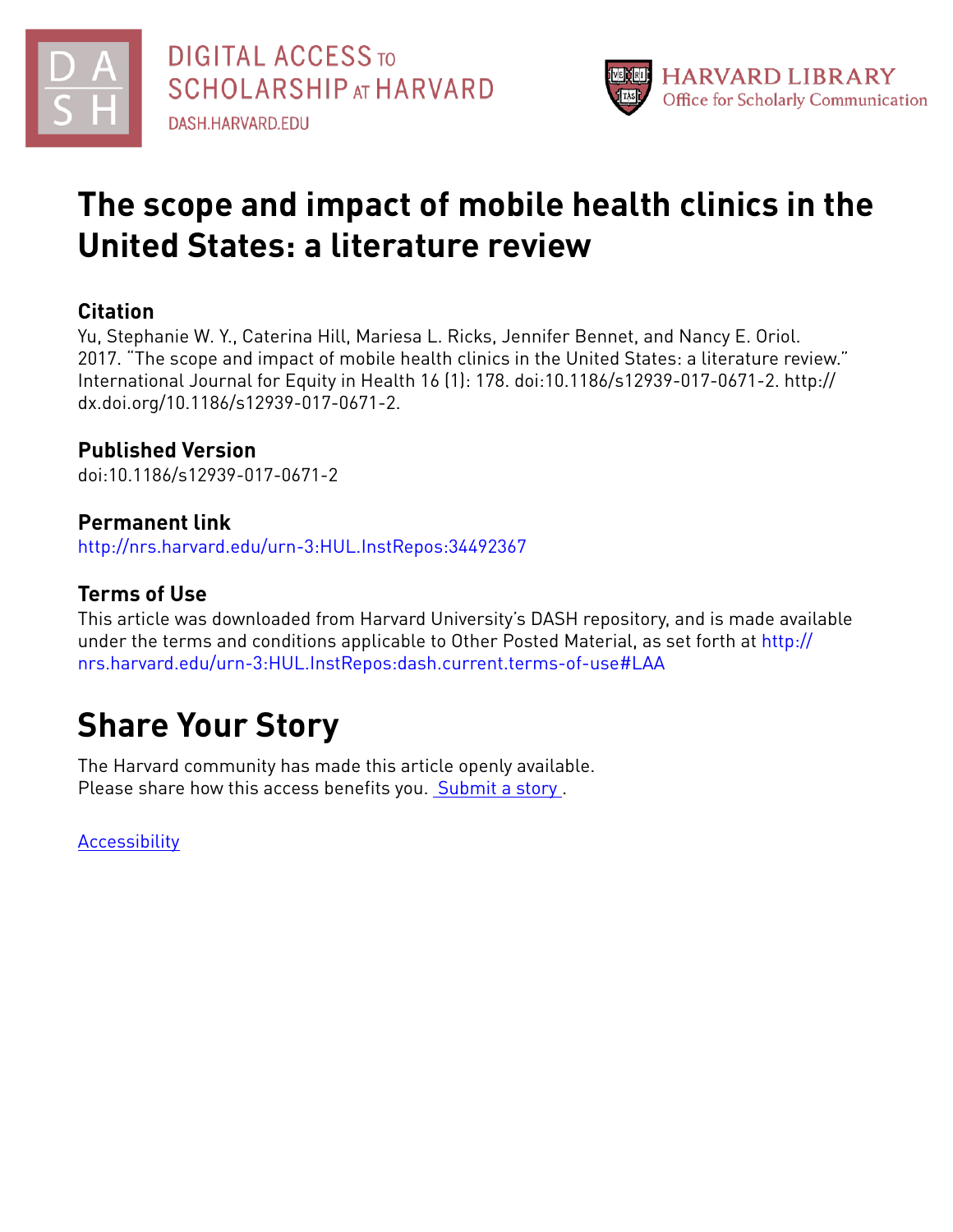**REVIEW CONSTRUCTION CONSTRUCTION CONSTRUCTS** 



# The scope and impact of mobile health clinics in the United States: a literature review

Stephanie W. Y. Yu<sup>1\*</sup>, Caterina Hill<sup>2</sup>, Mariesa L. Ricks<sup>3,4</sup>, Jennifer Bennet<sup>5</sup> and Nancy E. Oriol<sup>6,7</sup>

Abstract: As the U.S. healthcare system transforms its care delivery model to increase healthcare accessibility and improve health outcomes, it is undergoing changes in the context of ever-increasing chronic disease burdens and healthcare costs. Many illnesses disproportionately affect certain populations, due to disparities in healthcare access and social determinants of health. These disparities represent a key area to target in order to better our nation's overall health and decrease healthcare expenditures. It is thus imperative for policymakers and health professionals to develop innovative interventions that sustainably manage chronic diseases, promote preventative health, and improve outcomes among communities disenfranchised from traditional healthcare as well as among the general population.

This article examines the available literature on Mobile Health Clinics (MHCs) and the role that they currently play in the U.S. healthcare system. Based on a search in the PubMed database and data from the online collaborative research network of mobile clinics [MobileHealthMap.org](http://mobilehealthmap.org), the authors evaluated 51 articles with evidence on the strengths and weaknesses of the mobile health sector in the United States. Current literature supports that MHCs are successful in reaching vulnerable populations, by delivering services directly at the curbside in communities of need and flexibly adapting their services based on the changing needs of the target community. As a link between clinical and community settings, MHCs address both medical and social determinants of health, tackling health issues on a community-wide level. Furthermore, evidence suggest that MHCs produce significant cost savings and represent a cost-effective care delivery model that improves health outcomes in underserved groups. Even though MHCs can fulfill many goals and mandates in alignment with our national priorities and have the potential to help combat some of the largest healthcare challenges of this era, there are limitations and challenges to this healthcare delivery model that must be addressed and overcome before they can be more broadly integrated into our healthcare system.

Keywords: Mobile health clinics, Health disparities, Social determinants of health, Community-clinical linkage, Preventative care, Chronic disease management, Population health, Cost-effectiveness

#### Background

Healthcare in the United States is characterized by increasing costs and increasing chronic disease prevalence, despite continued efforts made to improve access and quality of healthcare. Moreover, the burden of certain diseases and disabilities fall disproportionately on minority groups, contributing to the health disparities seen among some in our society [[1\]](#page-10-0). Without exploring and implementing new models for meeting the population's

health needs, the existing healthcare system will continue to struggle in delivering adequate and equitable health services [[2\]](#page-10-0).

Mobile Health Clinics (MHCs) are an innovative model of healthcare delivery that could help alleviate health disparities in vulnerable populations and individuals with chronic diseases. Indeed, some studies have concluded that MHCs are particularly impactful in the following contexts: offering urgent care, providing preventative health screenings, and initiating chronic disease managements [\[2\]](#page-10-0). By opening their doors directly into communities and leveraging existing community assets, MHCs can offer tailored, high-



© The Author(s). 2017 **Open Access** This article is distributed under the terms of the Creative Commons Attribution 4.0 International License [\(http://creativecommons.org/licenses/by/4.0/](http://creativecommons.org/licenses/by/4.0/)), which permits unrestricted use, distribution, and reproduction in any medium, provided you give appropriate credit to the original author(s) and the source, provide a link to the Creative Commons license, and indicate if changes were made. The Creative Commons Public Domain Dedication waiver [\(http://creativecommons.org/publicdomain/zero/1.0/](http://creativecommons.org/publicdomain/zero/1.0/)) applies to the data made available in this article, unless otherwise stated.

<sup>\*</sup> Correspondence: [YuSteph@hku.hk](mailto:YuSteph@hku.hk) <sup>1</sup>

<sup>&</sup>lt;sup>1</sup>Li Ka Shing Faculty of Medicine, The University of Hong Kong, 21 Sassoon Rd, Pokfulam, Hong Kong, Special Administrative Region of China Full list of author information is available at the end of the article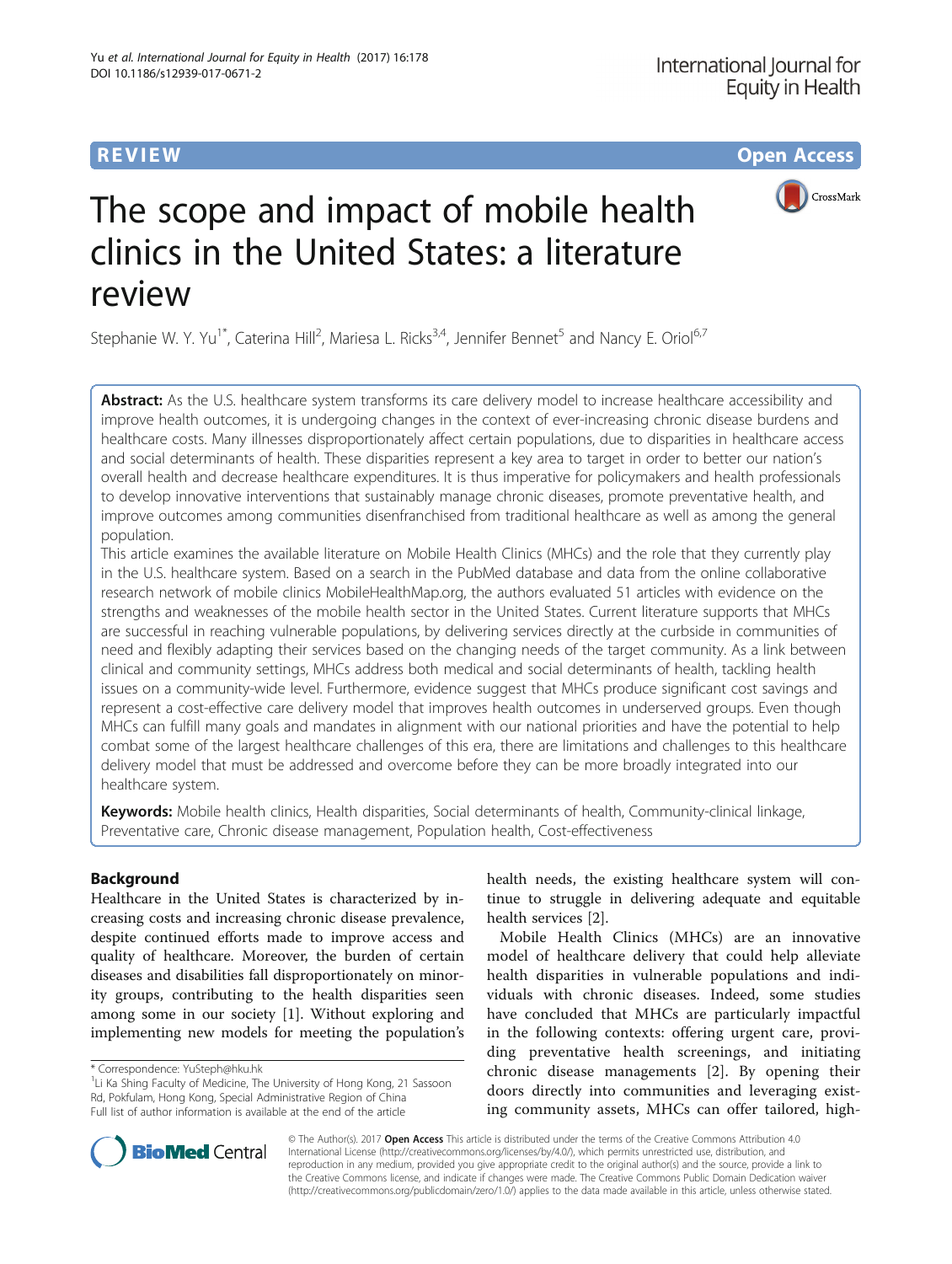impact and affordable health care that responds dynamically to the community's evolving needs.

Epidemiological modeling done by Mobile Health Map, a program that aims to provide a means of monitoring the characteristics and health trends of medically disenfranchised populations who visit MHCs, estimates the existence of 2000 mobile clinics nationwide. To date, approximately 36% of these clinics have registered on Mobile Health Map's publicly available online database. Mobile Health Map encourages clinics to anonymously share aggregated demographic information about the populations they serve and the services they deliver, and the compiled data indicates that MHCs provide up to 6.5 million visits annually in the United States. These clinics offer a range of services – 42% of MHCs surveyed offer primary care, 45% offer prevention screenings, and 30% offer dental services. Many clinics also provide specialty care such as mammography, mental health monitoring, and ophthalmology checks [\[3](#page-10-0)].

Although some consider MHCs as "alternatives" to other healthcare models, the data reviewed in this article challenges that notion. Patients have reported that MHCs serve as a platform to help them navigate the more convoluted systems of the wider healthcare structure and to connect them with the medical and social resources in their community [[4, 5\]](#page-10-0). In many contexts, MHCs can and do play an integral part in a healthcare system, providing accessible and sustainable care with quality that matches traditional healthcare settings [\[6](#page-10-0)–[9](#page-10-0)].

#### **Methods**

#### Search method

Between January 2015 and December 2016, three reviewers (SY, CH, MR) independently conducted literature searches through the PubMed database with the search terms "Mobile Health Unit", "Mobile Clinic" and "Mobile Health", with and without the terms "Evaluation", "Utilization" and "Medically Underserved Area".

In addition to the PubMed search results, the authors also included data from and articles shared through the online collaborative research network of mobile clinics, [MobileHealthMap.org](http://mobilehealthmap.org). This online collaborative network was established in 2012 with funding from Health and Human Service and the Office of Minority Health and is continuing to operate under the Family Van program of Harvard Medical School. These data are self-reported and freely shared online by currently operating mobile clinic providers. The authors believe these data present a baseline of an important and emerging component of the healthcare safety-net system.

#### Data extraction

All articles yielded from the literature search were reviewed for relevance using titles and abstracts. Quantitative or qualitative data that were collected within the last 20 years (since 1996), analyzed one or more mobile health clinics, focused on the mobile health sector in the United States, and provided evidence of strengths and/ or weaknesses of the analyzed clinic or the mobile clinic sector were then read in their entirety. 51 articles were identified and included in the review.

One author (SY) extracted each article's authors, publication year, methods and conclusions to be organized on an Excel sheet. Themes were then identified and compiled into the structure presented in this article. The number of articles identified for each theme and subtheme is displayed in Table [1](#page-3-0). Additional references were included to give essential background information, and were searched also by PubMed, through [MobileHealthMap.org](http://mobilehealthmap.org), or in official governmental publications.

### Increasing healthcare access

### Barriers to healthcare access

Many studies show that Mobile Health Clinics are effective in facilitating access to health care, particularly for minority groups [[6, 10](#page-10-0)–[17](#page-10-0)]. Compared to the general population, minorities often have poorer health and face a higher number of barriers in accessing health services, indicating a need for healthcare agencies to reach out to these communities. According to data collected through Mobile Health Map, 52.2% of clients seen by MHCs nation-wide identify as non-White and 40% identify as Hispanic [\[3](#page-10-0)]. Other target populations of MHCs include vulnerable communities such as the homeless, displaced populations, immigrants, migrant workers, the under-insured, and children; historically, these groups are very often disconnected from traditional healthcare settings and require support in accessing healthcare. Even though men have been found to exhibit poorer healthcareseeking behaviors, Mobile Health Map data highlights the ability of MHCs to attract male patients, who make up 50% of MHCs' clients [\[10](#page-10-0), [18\]](#page-10-0).

Cited barriers to health care services among the general and vulnerable populations include [[2, 19](#page-10-0)–[23\]](#page-10-0):

- Transportation/geographic barriers
- Insurance status
- Legal status
- Financial costs
- Linguistic and cultural barriers
- Lack of healthcare providers
- Perceived absence of patient-centered care
- Psychological barriers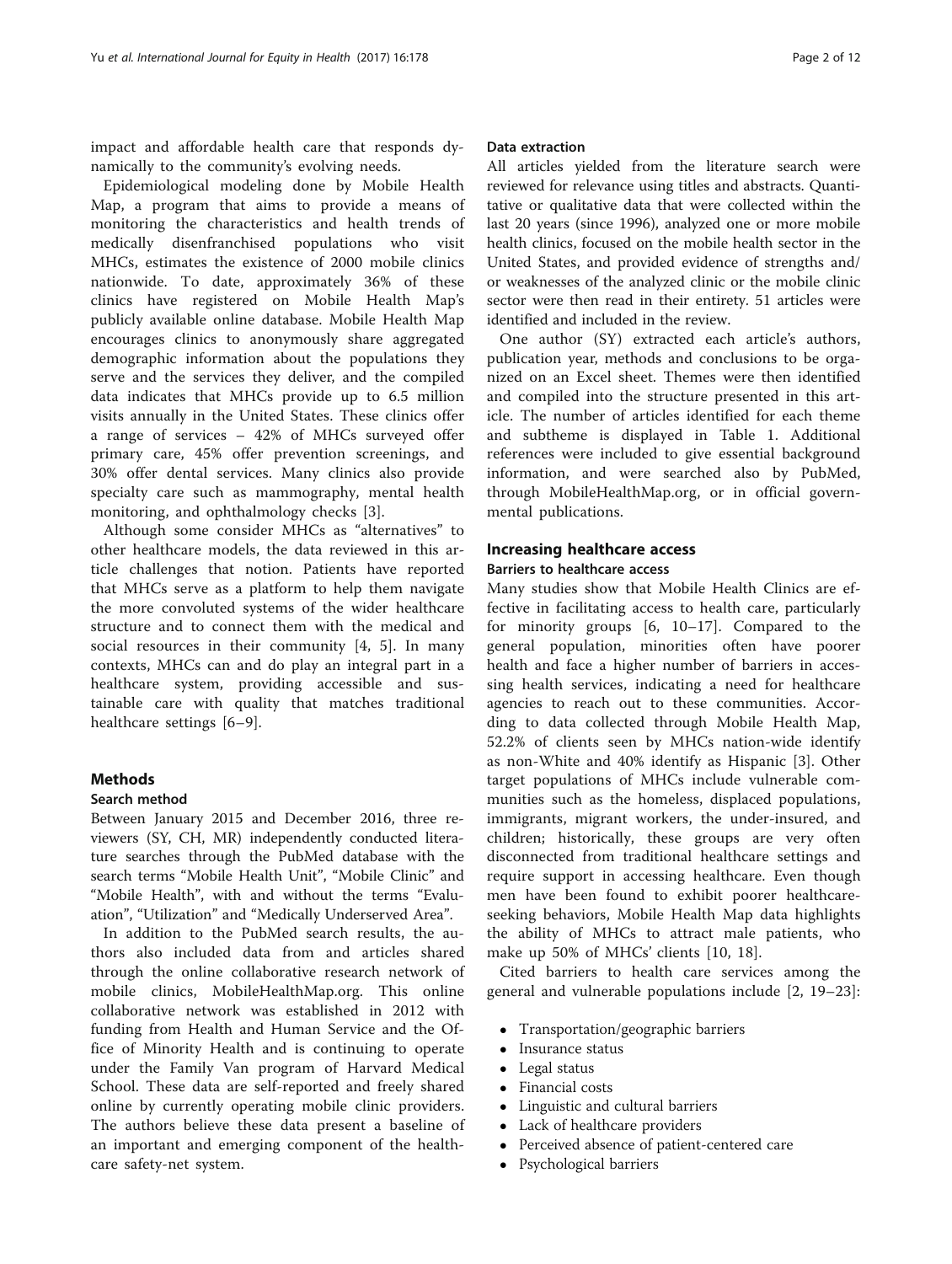| Theme                                       | Subtheme                                          | Number<br>of articles |
|---------------------------------------------|---------------------------------------------------|-----------------------|
| Increasing healthcare<br>access             | Facilitating healthcare for<br>minorities         | 12                    |
|                                             | Geographical and logistical<br>convenience        | 9                     |
|                                             | Trusting provider-client<br>relationships         | 6                     |
|                                             | Emergency coverage                                | $\mathcal{P}$         |
| Improving health<br>outcomes                | Screenings                                        | 11                    |
|                                             | Initiating preventative care                      | 6                     |
|                                             | Managing chronic diseases                         | 3                     |
|                                             | Enabling self-efficacy                            | 7                     |
| Addressing social<br>determinants of health |                                                   | 6                     |
| Advancing population<br>health              |                                                   | 3                     |
| Reducing healthcare<br>costs                | Avoidable emergency<br>department visits          | 3                     |
|                                             | Hospitalization and hospital<br>readmission rates | 1                     |
|                                             | Symptom-free days                                 | 1                     |
|                                             | Quality-adjusted life years                       | 3                     |
| Mobile clinics and<br>the healthcare reform | Private insurers                                  | 1                     |
|                                             | Accountable care<br>organizations                 | 1                     |
|                                             | Non-profit hospitals                              | 1                     |
| Limitations of mobile<br>health clinics     | Fragmentation of care                             | 7                     |
|                                             | Financial issues                                  | 3                     |
|                                             | Spatial and structural<br>constraints             | 4                     |
|                                             | Logistical challenges                             | 1                     |
| Total                                       |                                                   | 51                    |

<span id="page-3-0"></span>Table 1 Number of articles identified for each of the themes and subthemes of the review

• Intimidation by healthcare settings

- Hours of operation
- Anonymity concerns

As outlined in the sections below, the structure, operation and staff of MHC can overcome both obvious and subtle elements of these healthcare barriers.

#### Strategies of mobile health clinics

Broadly, many mobile clinics incorporate several recommendations from the Institute of Medicine's Committee on Understanding and Eliminating Racial and Ethnic Disparities in Health Care, including (1) community health workers, (2) patient-centered care focusing on patient education and empowerment, (3) cultural competence training for staff, (4) stability and consistency of service

provision within communities, and (5) staff diversity [[24](#page-10-0)]. All of these elements have been shown to overcome barriers resulting from poor patient-provider communication, mistrust, and sense of disempowerment among minority communities [[21](#page-10-0), [25](#page-10-0)–[29](#page-10-0)].

Of note, the Family Van clinic in Massachusetts did not see a decline in visitors in the years after the 2006 Massachusetts Healthcare Reform, and that most of Family Van's clients (approximately 90%) are insured [\[3, 30](#page-10-0)]. This is consistent with evidence that there are continued barriers to primary care services apart from insurance concerns, including copayments, waiting times, complexities of navigating the system and feelings of intimidation [\[19](#page-10-0), [25, 31](#page-10-0)–[34](#page-10-0)]. Studies suggest that these healthcare barriers can be overcome by MHCs' model, as discussed below.

#### Geographical and logistical convenience

By delivering the necessary services right to clients' doorsteps, often without fees and complex paperwork, many MHCs serve individuals who may not have the time, resources and motivation to travel to traditional clinics. Qualitative studies indicate that clients appreciate the convenient neighborhood locations that only mobile clinics can occupy [\[4, 35](#page-10-0), [36](#page-10-0)]. MHCs embody a sense of visibility and accessibility that eliminate many logistical barriers to traditional forms of healthcare, such as transportation issues, difficulties making appointments, long waiting times and complex administrative processes, helping and encouraging vulnerable populations to receive the necessary health services [[2, 37](#page-10-0)–[41](#page-11-0)].

#### Trusting provider-client relationships

Many successful mobile clinics cite their ability to foster trusting relationships [[4, 7](#page-10-0), [42](#page-11-0)–[44\]](#page-11-0). Oftentimes, individuals become disenfranchised from their healthcare sources due to lack of trust in a system seemingly not designed for the clients' best interest – MHCs, by their patient-centric design, are well positioned to regain the trust of these individuals and reconnect them to regular health providers. Qualitative research has found that patients value MHCs' informal setting, familiar environment, convenient location and staff who "are easy to talk to" [\[25, 32](#page-10-0), [44](#page-11-0), [45\]](#page-11-0). Because MHCs make the effort to physically drive into communities, community members feel that the clinics are reaching out to care about them, inspiring them to take more charge of their own health [[4\]](#page-10-0). Trusting relationships are further facilitated, as a communications academic argued, by MHCs' unique use of space – these clinics' location in familiar neighborhood areas, such as parks and shopping centers, makes the space aboard the vans an ideal blend of social and health care space, making the intimate van setting more welcoming and less intimidating [\[42](#page-11-0)].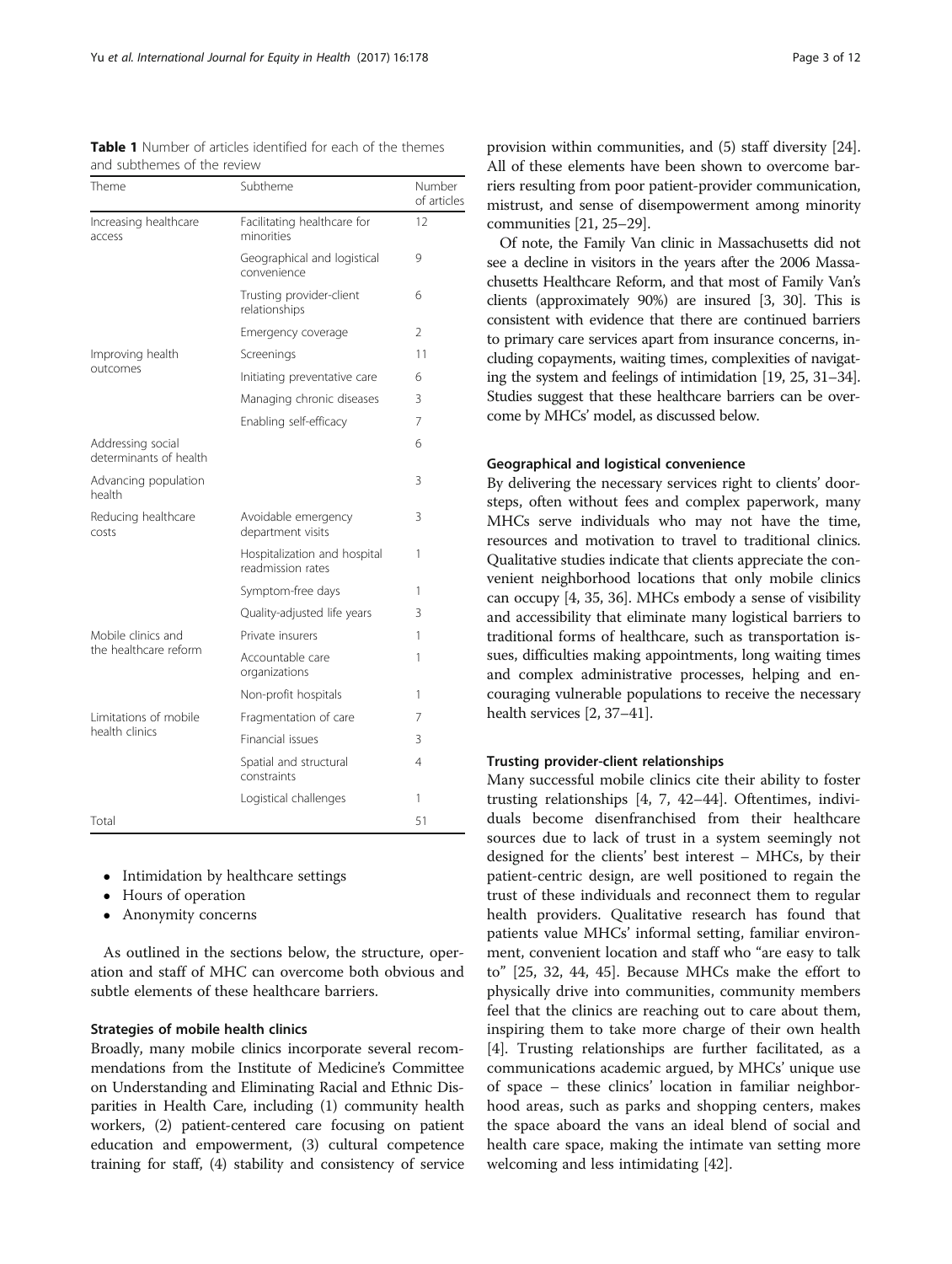#### Emergency coverage

Because MHCs can be flexibly tailored to meet the needs of target communities, they can be effectively used in emergency situations when care is disrupted. For example, in January of 2016, the city of Flint, Michigan was declared to be in a state of emergency, and later a federal state of emergency, due to lead contamination in the city's drinking water supply. Between 6000 and 12,000 children were estimated to be exposed to the contamination since 2014 [[46](#page-11-0)]. A study found the blood lead levels of children younger than 5 in Flint significantly increased from 2.4% in 2013 to 4.9% in 2015, with children in disadvantaged neighborhoods experiencing the greatest elevation in blood lead levels [\[47](#page-11-0)]. In response to the vastly increased health needs and the low healthcare accessibility of the children affected by the water crisis, the Children's Health Fund partnered with Hurley's Children Clinic to bring a mobile health clinic to the area [\[48](#page-11-0)]. The clinic is equipped to offer multiple levels of services, from basic screenings for lead poisoning and developmental issues, to comprehensive primary care, and provides a source of medical care for children living in underserved communities of the affected area [[49\]](#page-11-0). The mobility and flexibility of mobile units enable MHCs to provide the timely and necessary medical care in emergency situations.

#### Improving health outcomes

#### Screenings

There has been considerable national focus on safety net programs that provide community based prevention and screening, particularly for low-income and rural communities [[50](#page-11-0)–[52\]](#page-11-0). MHCs are shown to be effective in reaching high-risk or stigmatized populations, such as the homeless and individuals with multiple risk factors for diseases, and are able to attract different sectors of society to engage in screenings for various illnesses [[16](#page-10-0), [53](#page-11-0)–[57](#page-11-0)]. For example, a study comparing a MHC in Baltimore with a comparable traditional clinic found that the percentage of clients who agreed to undergo human immunodeficiency virus (HIV) screening was higher at the MHC (54.4% in MHC vs. 7.1% in traditional clinic), and that the percentage of HIV tests that turned out positive was also higher at the MHC (5.4% in MHC vs. 2.0% in traditional clinic), indicating that MHCs facilitate more HIV screenings and are more efficient at reaching high-risk populations [\[58](#page-11-0)]. Because of their ability to connect with vulnerable individuals, MHCs can help identify additional cases of infectious and chronic diseases in a nontraditional setting [\[11](#page-10-0)–[13](#page-10-0), [59](#page-11-0)].

#### Initiating preventative care

Because mobile clinics can successfully reduce barriers in access to healthcare, MHCs provide more opportunities for underserved populations to screen for various conditions and learn to properly manage their health [[6](#page-10-0), [53, 58, 60](#page-11-0)]. Researchers found that among expectant mothers living in a Miami-based minority community, clients of MHCs were significantly more likely to start receiving prenatal care services earlier compared to the other mothers accessing traditional clinics. Moreover, mothers accessing the MHCs reported significantly lower rates of pre-term and lowbirth-weight infant births (4.4% vs. 8.8%), signifying the ability of MHCs to provide vital prenatal services to mothers of the minority community [\[61](#page-11-0)]. Hence, mobile clinics represent a potential resource to those who would not otherwise approach a health center for the necessary services and check-ups – without these services, diagnoses and treatments would be delayed, and subsequent disease management would be further complicated [[43, 62\]](#page-11-0).

#### Managing chronic diseases

Various MHCs have demonstrated the strength of the mobile clinic model as an effective setting for chronic disease management. For example, hypertension management is notoriously difficult for patients to adhere to – nationally, only 50% of individuals diagnosed with hypertension have the condition under control, even though 80% of patients with uncontrolled blood pressure are insured [[63](#page-11-0)]. In a cohort of 5900 patients who visited the Family Van between 2010 and 2012, patients who initially presented with high blood pressure exhibited average reductions of 10.7 mmHg and 6.2 mmHg, in systolic and diastolic blood pressures respectively, during their follow-up visits. These reductions are associated with a 32.2% and a 44.6% lower relative risk of myocardial infarction and stroke respectively [\[30](#page-10-0)]. Similarly, HABITS for Life, a MHC in New Mexico, found that its mobile clinic model is successful in improving its clients' cholesterol status by significantly decreasing their lowdensity lipoprotein (LDL) levels and increasing their high-density lipoprotein (HDL) levels after 4 visits over the course of 9 months [[64](#page-11-0)]. In another example, The Health Hut in Louisiana has shown that 30% of its patients initially presenting with high blood pressure at their MHC saw decreased readings over three-month periods, and a number of diabetic patients saw a decrease of 20% or more in their glycated hemoglobin (HbA1c) levels [[65\]](#page-11-0). The challenge of chronic disease management is sustaining adherence to the necessary medications and lifestyle changes, and quantitative evidence from multiple MHCs signify that mobile clinics are effective in helping patients address these challenges.

#### Enabling self-efficacy

Evidence indicates that MHC patients report an increased sense of self-confidence and ability to manage their chronic conditions and navigate the healthcare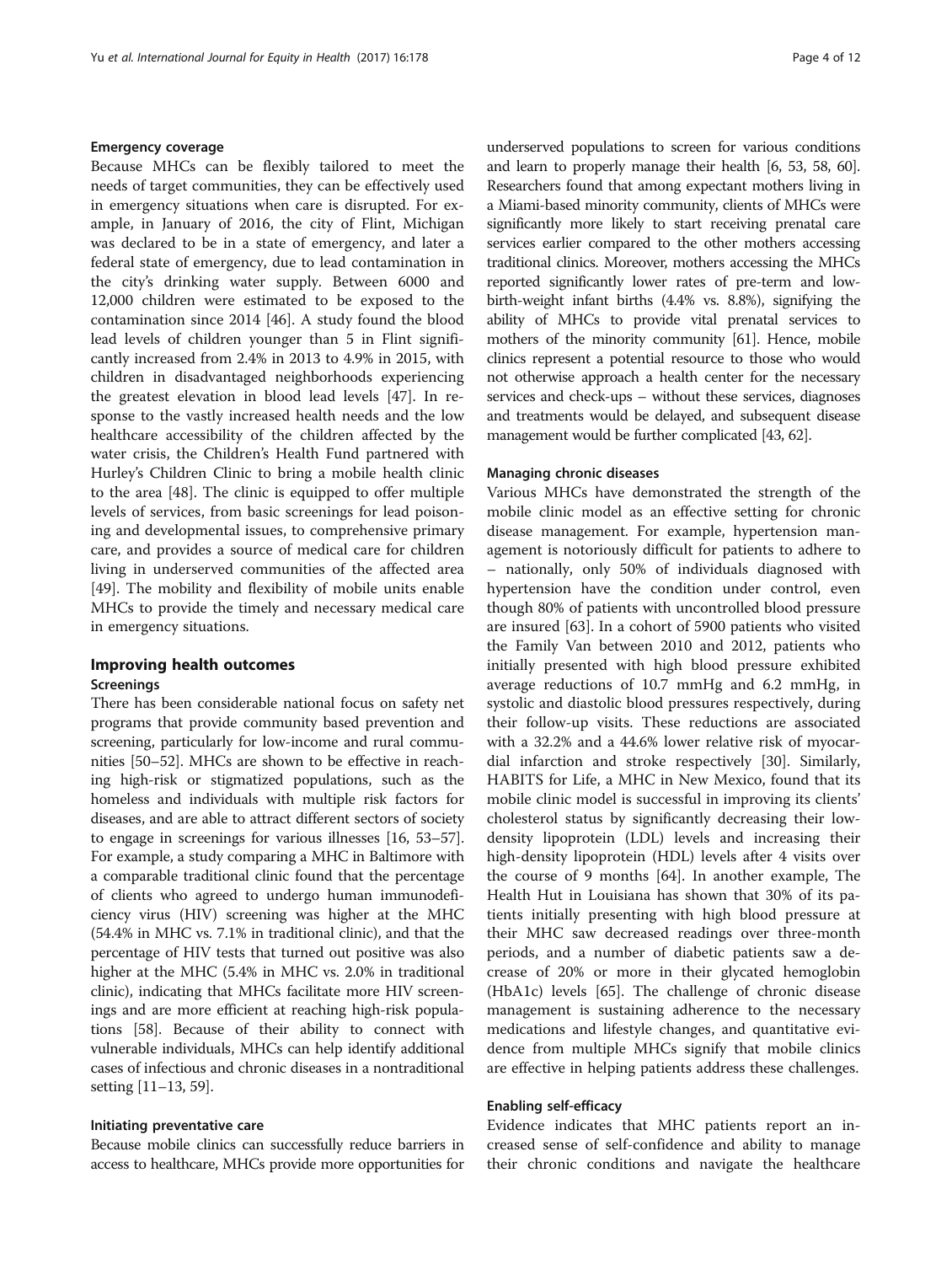system [[4, 14, 16,](#page-10-0) [60\]](#page-11-0). One MHC in Pittsburg revealed that the trusting relationships clients fostered on the mobile clinic motivated patients to adopt healthier behaviors [\[11](#page-10-0)]. Furthermore, the HABITS for Life mobile screening program noted that 78% of its screening participants engaged in healthier behavior changes as a result of having participated in the screening [\[64](#page-11-0)]. By bringing health care to community spaces familiar to patients, MHCs place patients in the center of the healthcare communicative process, enabling them to feel a sense of ownership, involvement and self-efficacy in the management of their conditions [[14,](#page-10-0) [44\]](#page-11-0).

### Addressing social determinants of health

#### Disparities in social determinants of health

Despite improvements in general health outcomes and care accessibility, disparities continue to within the US healthcare system. Eliminating inequality in healthcare is a matter of much research and debate, and is one of the goals of the national health promotion campaign Healthy People [\[1](#page-10-0)]. Apart from the importance of reducing health inequities to champion social justice, there are also strong economic reasons for addressing health disparities. The 2013 Centers for and Prevention (CDC) Healthcare Disparities and Inequalities Report estimated that eliminating health disparities in 2009 would have resulted in approximately 500,000 fewer hospitalizations and saved \$3.6 billion in hospitalization costs [\[66](#page-11-0)].

Health and access to quality healthcare are closely correlated with social factors known to be determinants of health, such as an individual's race, socioeconomic status, living conditions and educational level [[1\]](#page-10-0). According to the World Health Organization, disparities in health are mostly due to differences in social determinants of health, which affect the ability of an individual to develop a healthy lifestyle, access medical care, and ultimately control his or her health status. Often socially and economically disadvantaged, minority groups and those who live on the fringe of society are among the most vulnerable to having poor determinants of health, causing them to be adversely affected by health inequities [\[67](#page-11-0)]. Hence, development of innovative strategies to address not only the medical but also the social determinants of health among minority groups is imperative to improve health outcomes and reduce healthcare costs.

#### The role of MHCs

MHCs are equipped to assess and respond to unmet healthcare and social needs, connecting clients to wider community resources, and successfully building capacity into healthcare systems. The merging of personal and professional discourses is postulated to help MHC staff better understand the nonmedical factors influencing their clients' wellbeing and devise strategies to combat

negative social determinants of health [\[42](#page-11-0)]. MHCs' straddle between community-based and clinical settings enable them to develop the essential networks to address both the social and medical determinants of clients' health [\[14](#page-10-0)]. Collaborating with local agencies such as churches, community health centers, and other hospitals and clinics, MHCs and their wide network of resources often connect community members with both medical and social services [\[4](#page-10-0)]. Therefore, MHCs have been cited as a viable and valuable model to help improve social determinants of health and hence health outcomes of target populations [\[68\]](#page-11-0).

An initiative whose work highlights the strength of MHCs in addressing social determinants of health is the Outreach Van Project of the Boston University School of Medicine. The goals of this project are crafted with the understanding that both medical and non-medical factors must be addressed in order to improve the wellbeing of underserved populations in the greater Boston area. Noticing the specific needs of homeless individuals in East Boston and the lack of outreach from other agencies to this target group, organizers of this project have successfully reached out to the homeless population through their tailored services and the visual presence of their van in the community. On top of offering basic medical care appropriate to their target clients, such as blood pressure screenings and mental health services, the Outreach Van Project also seeks to improve other aspects of their clients' lives that are pertinent to their health, by providing warm clothes, nutritious foods, and connections to homeless shelters and other resources in the area [\[69\]](#page-11-0). Delivering both medical and social services directly to the feet of their target population, the Outreach Van Project's multidisciplinary approach provides a more comprehensive and sustainable solution to their communities' health disparities, and serves as a prime example of the strength of MHCs in reaching out to and adequately supporting all the needs of their intended clients.

Some MHCs have also implemented program websites to facilitate communication among target populations and healthcare workers. Such websites help clients broaden their network of social and medical resources, provide opportunities to educate healthcare professionals on different ways to address social determinants of health, and allow mobile clinics to share knowledge and insight [[64\]](#page-11-0). For example, the aforementioned Mobile Health Map, the result of a longstanding collaboration between leaders of the MHC industry, Harvard Medical School and the Mobile Health Clinics Association, serves as a networking tool for mobile health care providers to improve their MHCs' social and medical services through increased communications and information exchange.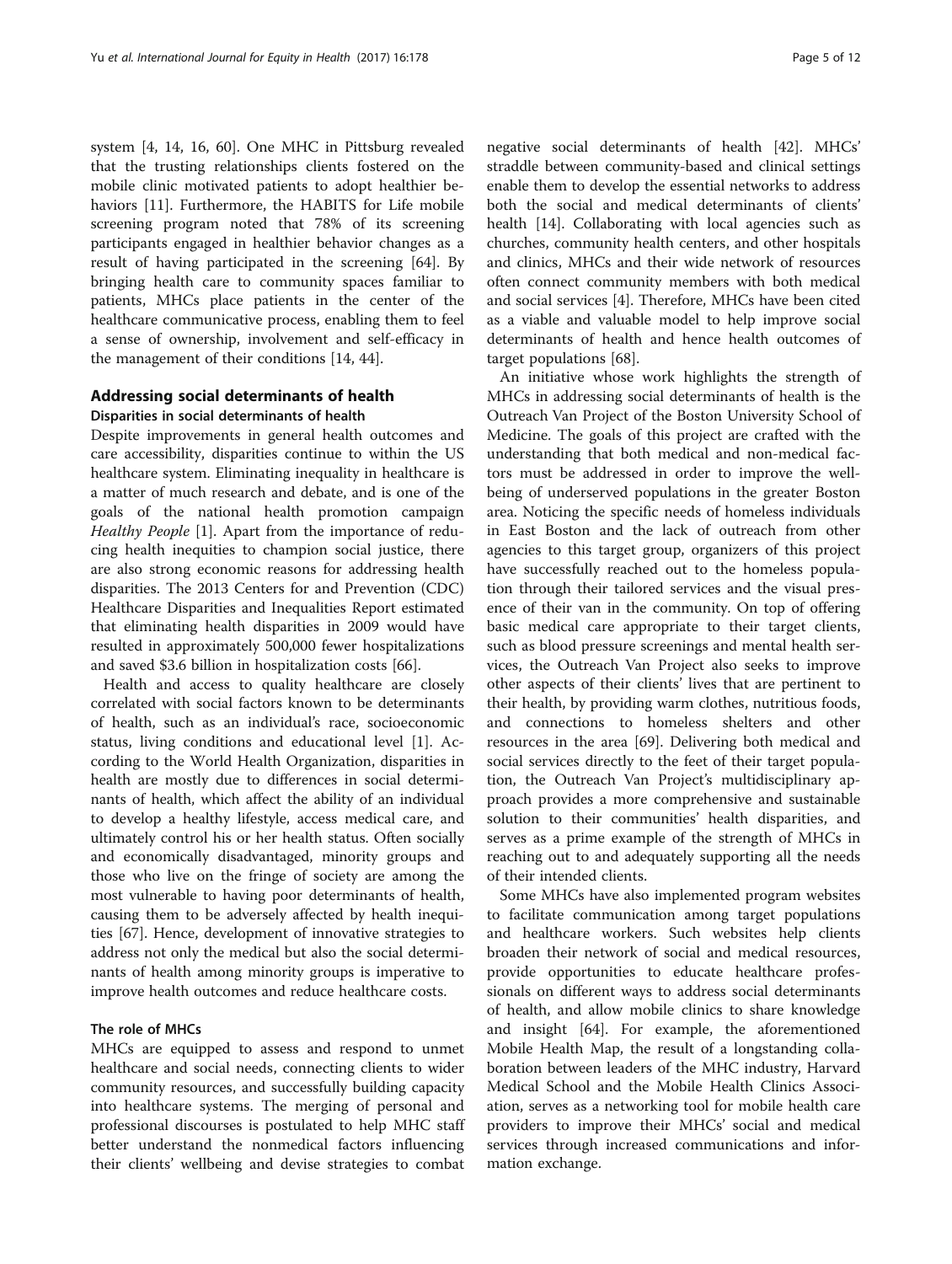#### Advancing population health

As the focus of our healthcare system shifts towards population health and management, MHCs are gaining increasing traction as an efficient form of healthcare delivery that improves health outcomes not only on an individual level, but also on a population one [[70\]](#page-11-0). Operating in environments familiar and convenient to clients, MHCs can serve as a linkage between community-based and clinical settings, and is in a unique position to reconnect vulnerable populations with healthcare and community resources.

#### CDC's "3 buckets of prevention"

The CDC has recently developed a framework to improve population health, consisting of three areas, or "buckets", of disease prevention:

- 1) Traditional clinical preventive interventions
- 2) Innovative preventive interventions that extend care outside the clinical setting
- 3) Total population or community-wide interventions [\[71](#page-11-0)]

MHCs fill a niche in preventative medicine as a healthcare delivery model that seamlessly integrates services from all 3 buckets. Many of MHCs' services, such as blood pressure monitoring, are deeply rooted in traditional preventive interventions outlined in bucket 1, providing one-on-one care and consultations that are efficacious and cost effective.

As agencies offering community-specific care in a nontraditional healthcare setting, MHCs also fit into bucket 2 as a method shown to effectively connect communities with medical services for their specific needs, and provide health education extended outside of the clinic. MHCs' visibility and entrenchment in their communities make medical and social services more accessible to their clients, offering preventative interventions outside of the traditional clinical settings.

MHCs also advance population health as an example of the strategy outlined in bucket 3. Driving into the hearts of neighborhoods to target entire populations and subpopulations of a geographic region, MHCs are able to provide target-specific interventions that extend beyond the doctor's office. By acting as the intermediary between the population and the clinic, MHCs are in a unique position to affect health outcomes on a community-wide level.

#### Community-clinical linkage

Preventative screenings and disease managements by MHCs improve the detection of chronic illness and infectious diseases among communities, especially for vulnerable populations unable to access care elsewhere. By entering communities to connect individuals to healthcare, MHCs are serving as a stepping-stone between their target community and the larger healthcare system. For example, in a Veterans Affairs-affiliated MHC, 56% of the clinic's clients reported the MHC visit to be their first encounter and connection with the VA healthcare system [\[5\]](#page-10-0). Because of MHCs' ability to segue their clients from the community to a reliable source of healthcare, the Massachusetts Partnership for Health Promotion and Chronic Disease Prevention named mobile clinics as a best practice in helping control chronic diseases and connecting community resources to clinical settings [[72\]](#page-11-0).

#### Reducing healthcare costs

Mobile health clinics have the potential to offer a number of cost-savings benefits to the healthcare system, by prompting earlier patient care initiation, improving patients' ability to self-manage their conditions, avoiding emergency room visits and hospital admissions, and improving the quality of life of their clients.

#### Avoidable emergency department (ED) visits

Mobile Health Clinics demonstrate cost-savings by reducing unnecessary ED visits in Massachusetts as well as nationally [\[73](#page-11-0), [74\]](#page-11-0). The 2015 Cost Trends Report done by the Massachusetts Health Policy Commission estimated that more than 40% of ED visits between the financial year of (FY) 2010 and FY2014 were either non-emergency or could have been managed in primary care [[75\]](#page-11-0). In FY2010, the average cost per preventable/avoidable visit was USD474, and the over 1.1 million avoidable ED visits that year accrued a cost more than USD558 million [\[74](#page-11-0)]. Moreover, residents from communities with the lowest average incomes had more than three times the avoidable ED rate than those from communities with the highest average incomes, and rates of avoidable ED visits were higher amongst minorities compared to the general population, signifying a need for more accessible primary care to combat glaring health disparities [\[16,](#page-10-0) [75](#page-11-0)].

EDs represent the only source of readily available care for those who face ongoing barriers to primary care services, such as long waiting times, copayments, complexities of navigating the system and feelings of intimidation [[25](#page-10-0), [32, 33,](#page-10-0) [76](#page-11-0)–[80](#page-12-0)]. Avoidable ED visit rates signify the greater health needs of the surrounding communities, and MHCs can help fill those needs by providing tailored and easily-accessible care at costs much lower than ED visits, freeing up ED resources for those who actually require emergency care and reducing total healthcare expenditure. Breathmobiles, a program that offers medical care and monitoring on mobile clinics for children living with asthma in underserved populations, analyzed 88,865 visits by 15,986 patients from November 1995 to December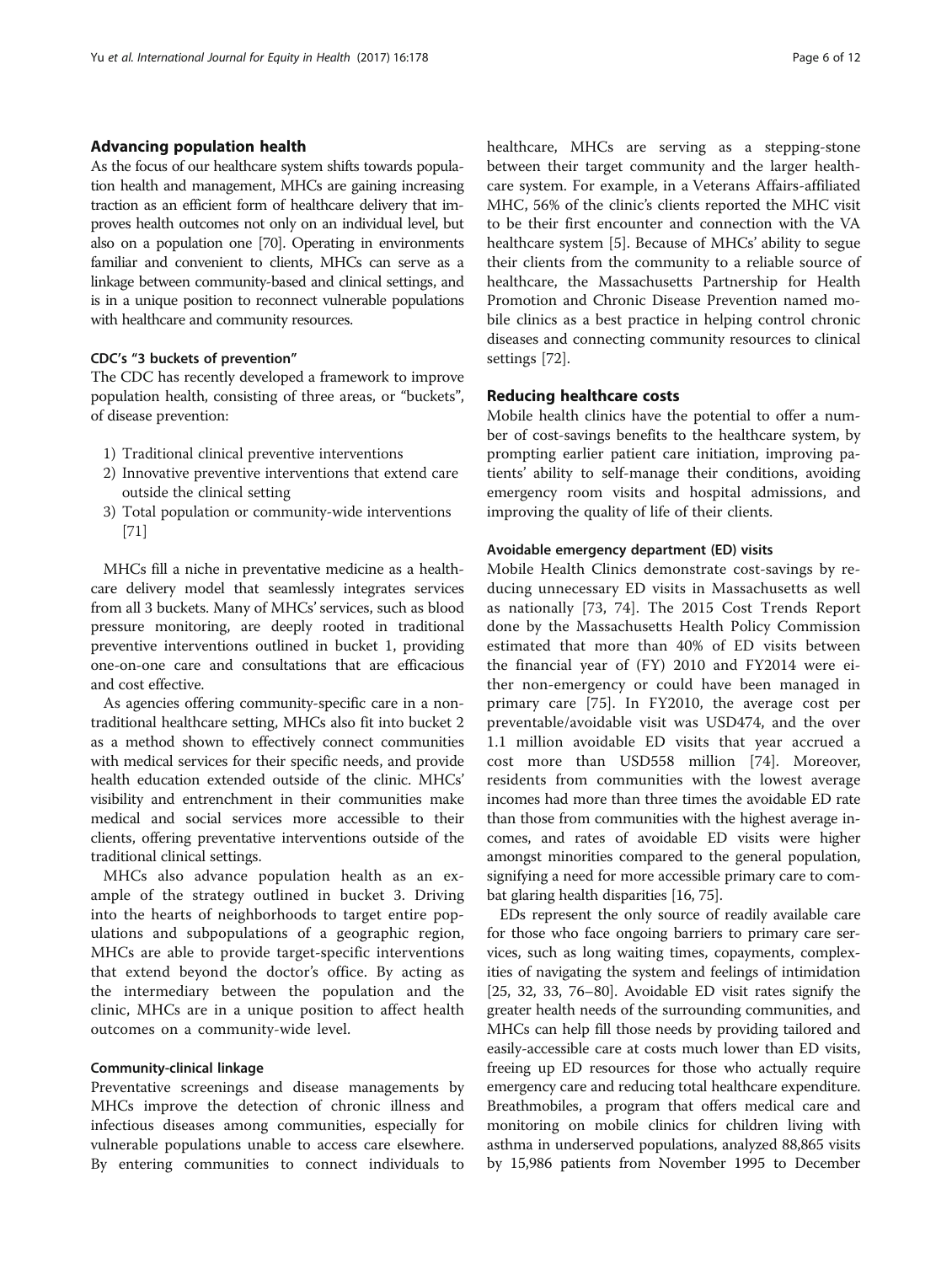2010 on 4 of their mobile clinics in Southern California, and approximated the annual cost reduction in ED visits to be at \$2,541,639 [[81](#page-12-0)]. Data from the Family Van estimated that visits to their MHC avoided 2851 ED visits and thus saved about \$1.4 million from January 2010 to June 2012 [\[30\]](#page-10-0). In another analysis using aggregate data from 16 national MHCs, Mobile Health Map calculated that an approximate \$561,220 is saved on avoidable ED visits per MHC per year, suggesting a total saving of over \$1.1 billion per year by MHCs across the nation [[3\]](#page-10-0).

Hence, MHCs have the potential to avoid unnecessary ED visits and save healthcare costs.

#### Hospitalization and hospital readmission rates

Care provided by MHCs has been shown to be associated with a reduction in their clients' hospitalizations costs, which is brought about by the shorter lengths of hospitalization periods. In a study comparing traditional acute care services to mobile acute care services for the elderly, Farber and colleagues demonstrated that those who utilized traditional services averaged a hospital stay of 7.9 days costing approximately \$13,187, while those who utilized mobile services averaged a shorter hospital stay of 5.8 days costing approximately \$10,315 [\[82](#page-12-0)]. These results imply that mobile clinics are a more costeffective method than traditional acute care services for elderly healthcare delivery.

Reductions in 7-day and 30-day readmission rates are also potential areas to explore for savings in hospitalizationrelated healthcare costs. In 2011, over 17% of Medicare patients and over 14% of Medicaid patients returned to the hospital within 30 days after being discharged, resulting in governmental costs of over \$31 billion [[83\]](#page-12-0). Medicare and other governmental efforts have imposed penalties for readmitted hospital visits, in an attempt to decrease the associated costs. At the very least, mobile health utilization has not been found to result in higher rates of readmission compared to traditional clinic utilization [\[82](#page-12-0)]. However, more robust indicators are needed to demonstrate the extent of MHC-related reductions in hospital readmissions.

#### Symptom-free days

Monetary savings of MHCs can also be measured by the cost of symptom-free days (SFD), which incorporates costs associated with both emergency room visits and hospitalizations. Breathmobile calculated an overall increase in symptom-free days among their pediatric asthma patients, from an average of 199 SFDs at baseline to an average of 243 SFDs post-intervention, resulting in cost-savings of \$79.43/day for children between 5 and 11 years old [[84](#page-12-0)]. The total amount of medical costs saved outweighed the clinic's operational costs, demonstrating a potential arena in which MHCs can contribute to lowering the nation's overall healthcare expenditure.

#### Quality-adjusted life years

Tolley and colleagues estimated that the economic value of a statistical life year, also known as a Quality-Adjusted Life Year (QALY), is \$70,000 [[85](#page-12-0)]. Data from the Mobile Health Map approximates that \$71,714,286 in QALYs is saved per year through the collective efforts of 16 MHCs included in an analysis [\[3](#page-10-0)]. Individual MHCs have also shown their cost-effectiveness based on the Return-On-Investment (ROI) calculator on the Mobile Health Map website. HABITS for Life estimated that \$10 million worth of QALYs were saved based on their screening efforts in the 2011 fiscal year, with a ROI of \$15 dollars per dollar invested [\[64\]](#page-11-0). Likewise, the aforementioned 4 Southern Californian Breathmobiles estimated that \$24,381,000 worth of QALYs were saved by their services within a 5-year period, with a ROI of \$6.73 per dollar invested [\[81\]](#page-12-0).

Using QALYs as a metric, MHCs' cost savings and costeffectiveness have been recognized in various settings.

#### Mobile clinics and the health care reform

Since the healthcare amendments of recent years, different players in the healthcare system have incentives to develop new goals and emphases to adapt to the new healthcare structure. Regardless of the final reform, the flexible MHC model has the potential to fit seamlessly into a restructured health system [\[10](#page-10-0)].

#### Private insurers

Private insurers are now responsible for the coverage of more, often sicker, individuals, and thus have an incentive to look for more innovative methods to address population health and offer preventative care in attempts to lower their overall spending. Some private insurers, such as the health insurer Highmark, have already taken advantage of the proven effectiveness of mobile clinics to reach at-risk populations who would otherwise forgo medical care until the development of full-blown diseases, at which point the cost of care would be much higher than preventative services or earlier management. MHCs emphasize preventative screenings and disease monitoring in order to maintain a higher level of general health in their clients, and hence can decrease the total healthcare costs for patients, insurers, and society [[86\]](#page-12-0).

#### Accountable care organizations

Accountable care organizations (ACOs), a healthcare management model first described under the Affordable Care Act, are agencies clinically and financially responsible for populations of patients, and hence have motivations to both improve healthcare quality and save costs. MHCs have been shown to be a cost-saving model of care delivery that reaches multiple vulnerable populations, and would allow ACOs to flexibly identify and adapt to the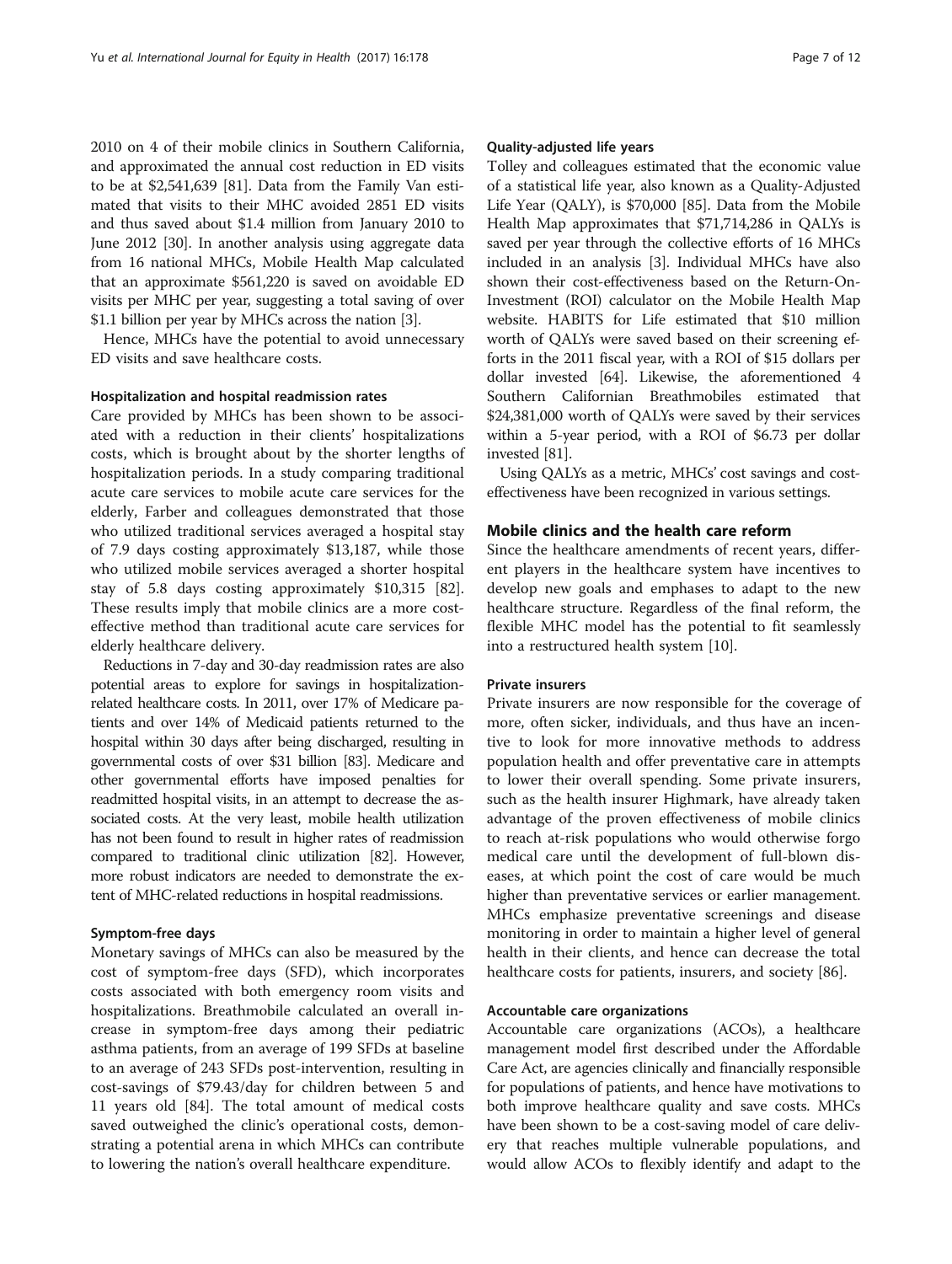changing needs of communities without having to invest in permanent infrastructure in target areas. Therefore, the mobile clinic model helps ACOs achieve their dual goal of improving health outcomes and providing cost-effective care [\[4\]](#page-10-0).

#### Non-profit hospitals

Non-profit hospitals are now expected to perform adequate needs assessments and develop appropriate strategies to address community health needs [[87\]](#page-12-0). By operating directly inside the communities they serve, MHCs are well situated to fully understand the medical and social needs of community members, and have the advantage of being able to identify and provide tailored services for different populations [\[10](#page-10-0)]. The mobile clinic model has been shown to successfully reach and care for vulnerable populations, signifying that mobile clinics can play an important role for non-profit hospitals in at-risk communities.

#### Limitations of mobile health clinics

Even though many studies have supported the unique strengths that MHCs embody, MHC workers have also pointed out potential limitations of the mobile clinic model. The limitations of MHCs described in the current literature can be separated into 4 broad categories – risk of increased fragmentation of care, issues with finances, constraints by space and clinic structure, and challenges in logistical planning.

#### Fragmentation of care

Continuity of care can be difficult to maintain in MHCs, because many of these clinics are not yet fully incorporated into the healthcare system and require extensive connections with hospitals, specialty clinics, ancillary services, laboratories and pharmacies to ensure that their clients receive the appropriate level of care [\[2](#page-10-0)]. Many MHCs have faced problems in tracking successful patient referrals [[6, 14,](#page-10-0) [88\]](#page-12-0), and others have found that a substantial proportion of their patients do not attend referral appointments or cannot be followed up with [[11](#page-10-0), [53](#page-11-0), [55](#page-11-0)]. Some MHCs have attempted strategies such as routinely calling patients to coordinate follow-up, but increased fragmentation of care remains a problem to be resolved by the MHC model [\[53](#page-11-0)].

#### Financial issues

The cost of purchasing and maintaining a suitable vehicle is another challenge of MHCs. Often run as nonprofit organizations, MHCs may not be able to secure a steady source of funding to afford the usual maintenance costs, which increase as the vehicles age [\[53\]](#page-11-0). A survey of mobile mammography vans found that 52% sustained

financial losses from issues such as downtime from vehicle maintenance, vehicular problems, bad weather and equipment damage [\[89](#page-12-0)]. Another study reported that 58% of surveyed MHCs identified lack of financial capacity as their most significant obstacle [\[53\]](#page-11-0). Underserved communities often witness services that come and go due to shortage of funding, increasing the difficulty of MHCs to gain the initial trust of these communities [[15\]](#page-10-0). Various solutions, such as cross-training of staff, corporate sponsorships, collaboration with community partners and more frequent maintenance checks, have been developed by MHCs to combat the issue of financial insecurity [\[53](#page-11-0)].

#### Spatial and structural constraints

Because of the small area in which MHCs operate, spatial and structural constraints have been reported. Confidentiality can be difficult to maintain, since the design of mobile clinics makes it easy for clients to overhear private conversations. Disruptions of privacy are sometimes avoided by designing movable partitions within the vehicle or scheduling patients who speak different languages for the same time slot [\[7,](#page-10-0) [42\]](#page-11-0). Space constraints can also impact service quality – one mobile mammography unit reported that the clinic's size only permitted the use of portable machines, resulting in a lower intrinsic quality of their imaging compared to county hospitals and leading to dissatisfaction among some of their clients [[45](#page-11-0)]. Even though spatial constraints can post challenges, the tight space within which MHCs operate is also documented to contribute to a positive restructuring of patient-provider relationships [\[42\]](#page-11-0).

Even though mobility confers unique strengths upon MHCs, it can also bring about a unique set of challenges. MHC are reliant on generators, which, if broken down, can lead to a disruption in services and cause a loss of power and temperature control. Equipment that need consistent power sources, such as refrigerators, can be difficult to support on a mobile van, and some MHCs have reported an inability to store products such as vaccinations or injectable medications due to inadequate refrigerator temperatures. Reliable Internet access, especially important for electronic medical records, can be difficult to maintain due to constant movement of the MHC [\[53](#page-11-0)]. These limitations must be addressed in order for MHCs to reach their full potential in serving target populations.

#### Logistical challenges

The quality and quantity of services that MHCs offer can also be limited by logistical issues. Surveyors found that 33% of MHCs reported some staffing difficulties, including problems with recruitment and retention of culturally component community health workers who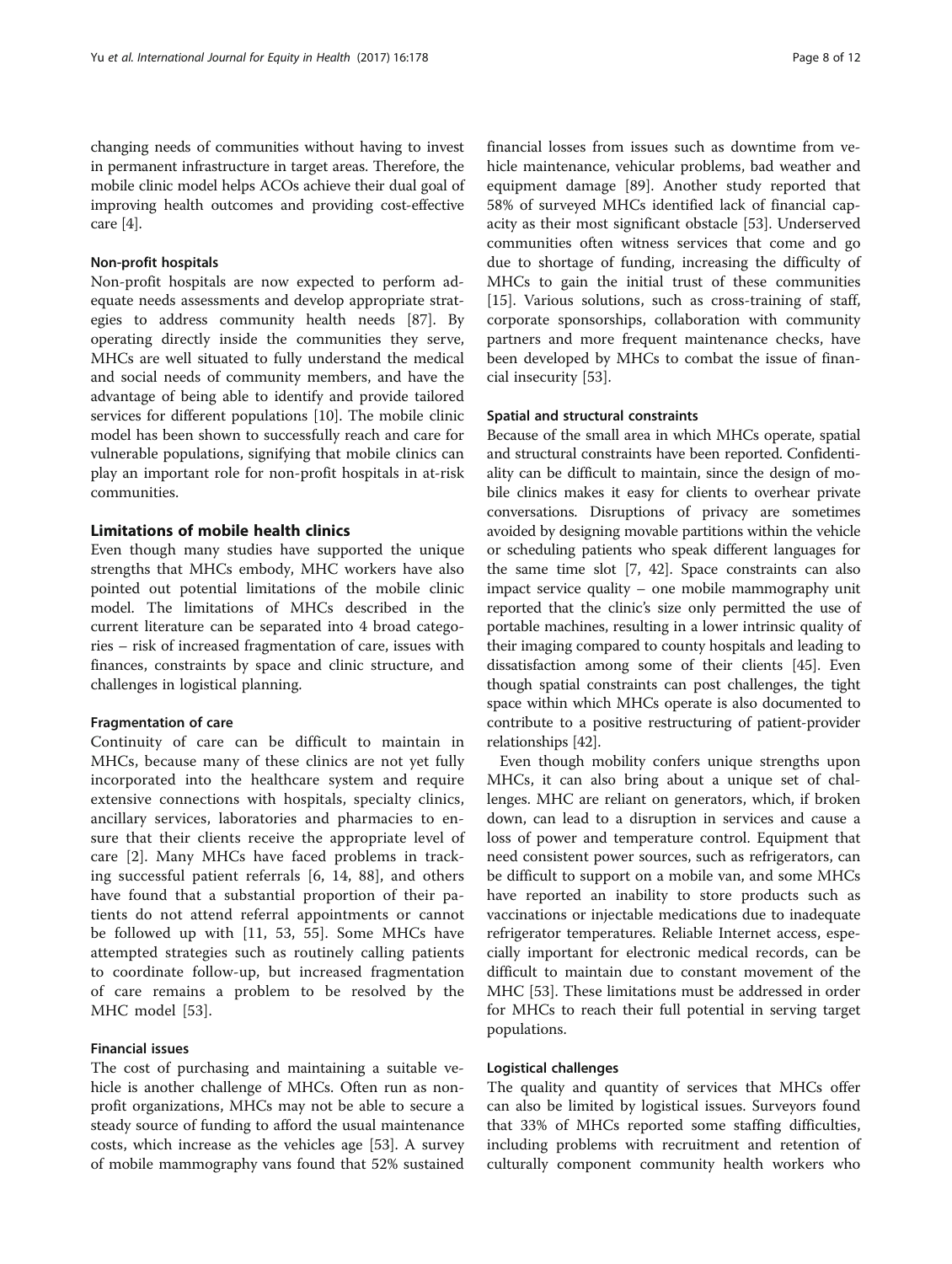are experienced in collaborative efforts, comfortable with working in small spaces, and willing to accept the risks of going into underserved neighborhoods. Finding a suitable location to safely park a mobile clinic for hours at a time can also be problematic, especially in urban areas. In addition, not all communities welcome safety-net clinics, for fear that it might attract marginalized patient populations, such as the homeless or intravenous drug users, into their neighborhoods [[53\]](#page-11-0). Successful implementation of MHC services depends on full engagement with and buy-in from the community throughout the planning process, and ongoing partnerships must be formed and maintained in order to ensure continued communication and collaboration of MHCs with each neighborhood.

#### Future directions

While the research on MHCs is still limited, the currently available literature provides a sound baseline level of evidence that helps guide future directions in both quantitative and qualitative assessments of the scope and impact of mobile clinics. As MHCs strive to demonstrate their value to the healthcare system, a number of challenges lie ahead. With the evolving role of MHCs in the context of an everdemanding healthcare services landscape, MHCs will need to continue developing protocols to appropriately assess and respond to the health needs of target communities. Models for improving capacity and cost-effectiveness, for example altering the service provider make-up, increasing the services offered and lowering recruitment costs, should be prioritized. In achieving economies of scale, different MHCs may consider sharing their resources and experiences as appropriate and applicable [[2](#page-10-0)].

Continued research is needed to demonstrate clinics' efficacy, both from a service quality and from a costeffectiveness standpoint. Additional metrics, in both qualitative and quantitative domains, will need to be explored in order to maximize the benefit that MHCs can bring to various target populations and to the healthcare system as the whole. Some potential metrics include:

- Changes in clients' health behaviors and ability to self-manage their conditions
- Clients' perspectives on the strengths of MHCs versus traditional doctors' clinics
- Percent and number of patients diagnosed and subsequently started on treatment for chronic conditions
- Improved clinical outcomes by specific chronic disease
- Percent effectiveness in linking underserved patients to the appropriate care or resource
- Percentage of community members who utilize MHCs' service

 Change in prevalence of un-managed chronic illnesses in target communities

Furthermore, it is imperative to pool data from different MHCs to bolster the assessment of MHCs' impact, improve MHCs' credibility, and effectively disseminate significant findings. To date, many MHCs unfortunately lack the capacity to implement the necessary research; therefore, measures to improve the evaluative capacities of MHCs and demonstrate the value of mobile clinics remain a critical priority.

#### Conclusions

A growing body of literature supports that MHCs are a successful and cost-effective model of healthcare delivery uniquely positioned to assess and fulfill the needs of underserved populations nation-wide. Through the act of driving directly into communities and opening their doors on the steps of their target clients, mobile clinics have been shown to be able to engage and gain the trust of vulnerable populations. Because MHCs can overcome many healthcare barriers, services provided by the MHCs have been shown to improve individual health outcomes, advance population health, and reduce healthcare costs compared to traditional clinical settings. Serving as a stepping-stone between the clinic and the community, MHCs are able to address both medical and social determinants of health, and have the potential to play an important role in our evolving healthcare system. Continuous research must be carried out to address the limitations and improve the capacity of MHCs, increase the cost-effectiveness of MHCs' services, and mine both qualitative and quantitative data to champion a more widespread integration of MHCs into different health structures in order to combat some of the largest healthcare challenges of this era.

#### Abbreviations

ACO: Accountable care organization; CDC: Centers for Disease Control and Prevention; ED: Emergency Department; FY: Financial year; HbA1c: Glycated hemoglobin; HDL: High-density lipoprotein; HIV: Human immunodeficiency virus; LDL: Low-density lipoprotein; MHC: Mobile health clinic; QALY: Quality-Adjusted Life Year; ROI: Return-On-Investment; SFD: Symptom-free days; USD: United States Dollar

#### Acknowledgements

Not applicable.

#### Funding

Not applicable.

#### Availability of data and materials

The datasets used and/or analyzed during the current study are available from the corresponding author on reasonable request.

#### Authors' contributions

All authors read and approved the final version of the manuscript.

Ethics approval and consent to participate

Not applicable.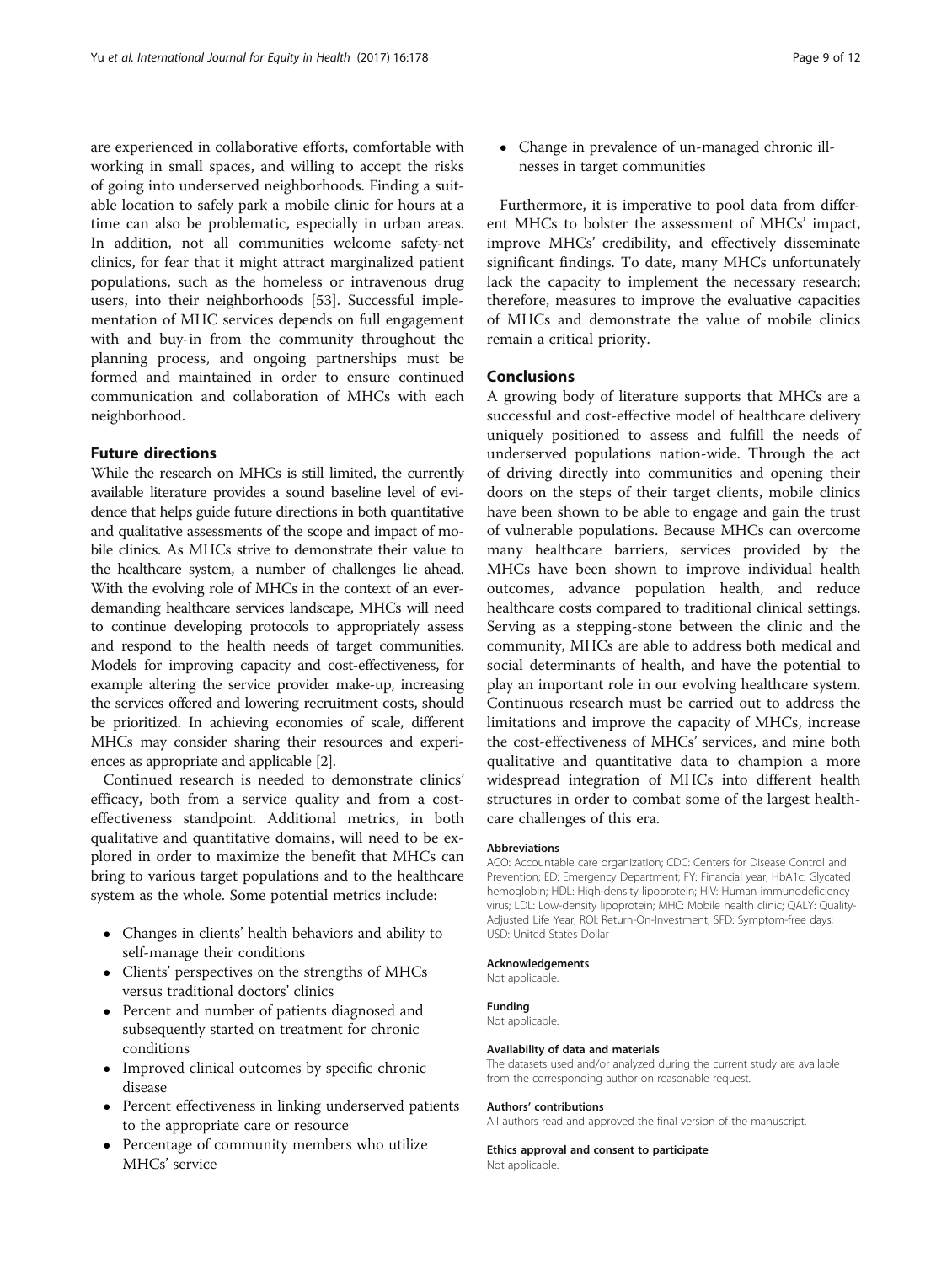#### <span id="page-10-0"></span>Consent for publication

Not applicable.

#### Competing interests

All authors are current or former staff or volunteers at mobile health clinics.

#### Publisher's Note

Springer Nature remains neutral with regard to jurisdictional claims in published maps and institutional affiliations.

#### Author details

<sup>1</sup>Li Ka Shing Faculty of Medicine, The University of Hong Kong, 21 Sassoon Rd, Pokfulam, Hong Kong, Special Administrative Region of China. 2 Department of Global Health and Social Medicine, Harvard Medical School, c/o The Family Van, 1542 Tremont St, Roxbury, MA 02120, USA. <sup>3</sup>Harvard Business School, Soldiers Field, Boston, MA 02163, USA. <sup>4</sup>Harvard University T.H. Chan School of Public Health, 677 Huntington Ave, Boston, MA 02115, USA. <sup>5</sup>The Family Van: Harvard Medical School, 1542 Tremont St, Roxbury, MA 02120, USA. <sup>6</sup>Harvard Medical School, 260 Longwood Ave, Suite 244, Boston, MA 02115, USA. <sup>7</sup>Department of Anesthesia and Critical Care, Beth Israel Deaconess Medical Center, 330 Brookline Ave, Boston, MA 02215, USA.

#### Received: 19 April 2017 Accepted: 24 September 2017 Published online: 05 October 2017

#### References

- 1. U.S. Department of Health and Human Services. Disparities. In: Health People 2020. U.S. Department of Health and Human Services. 2014. [https://](https://www.healthypeople.gov/2020/about/foundation-health-measures/Disparities) [www.healthypeople.gov/2020/about/foundation-health-measures/](https://www.healthypeople.gov/2020/about/foundation-health-measures/Disparities) [Disparities.](https://www.healthypeople.gov/2020/about/foundation-health-measures/Disparities) Accessed 26 Mar 2017.
- 2. Campos M, Olmstead-Rose L. Mobile Health Clinics: Increasing Access to Care in Central and Eastern Contra Costa County. Final report from La Piana Consulting: In; 2012. [http://www.johnmuirhealth.com/content/dam/jmh/](http://www.johnmuirhealth.com/content/dam/jmh/Documents/Community/Mobile_Health_Clinics-Increasing_Access_to_Care.pdf) [Documents/Community/Mobile\\_Health\\_Clinics-Increasing\\_Access\\_to\\_Care.](http://www.johnmuirhealth.com/content/dam/jmh/Documents/Community/Mobile_Health_Clinics-Increasing_Access_to_Care.pdf) [pdf](http://www.johnmuirhealth.com/content/dam/jmh/Documents/Community/Mobile_Health_Clinics-Increasing_Access_to_Care.pdf). Accessed 26 Mar 2017.
- 3. Clinic database. Mobile Health Map, Boston MA. 2016. [http://www.](http://www.mobilehealthmap.org/index.php) [mobilehealthmap.org/index.php.](http://www.mobilehealthmap.org/index.php) Accessed 16 May 2016.
- 4. Aung K, Hill C, Bennet J, Song Z, Oriol N. The Emerging Business Models and Value Proposition of Mobile Health Clinics. AJMC.com. 2015; [http://www.ajmc.](http://www.ajmc.com/journals/ajac/2015/2015-vol3-n4/the-emerging-business-models-and-value-proposition-of-mobile-health-clinics) [com/journals/ajac/2015/2015-vol3-n4/the-emerging-business-models-and](http://www.ajmc.com/journals/ajac/2015/2015-vol3-n4/the-emerging-business-models-and-value-proposition-of-mobile-health-clinics)[value-proposition-of-mobile-health-clinics](http://www.ajmc.com/journals/ajac/2015/2015-vol3-n4/the-emerging-business-models-and-value-proposition-of-mobile-health-clinics). Accessed 26 Mar 2017.
- 5. Rodriguez KL, Appelt CJ, Young AJ, Fox AR. African American veterans' experiences with mobile geriatric care. J Health Care Poor Underserved. 2007;18(1):44–53.
- 6. Edgerley LP, El-Sayed YY, Druzin ML, Kiernan M, Daniels KI. Use of a community mobile health van to increase early access to prenatal care. Matern Child Health J. 2007;11(3):235–9.
- 7. Guruge S, Hunter J, Barker K, McNally MJ, Magalhães L. Immigrant women's experiences of receiving care in a mobile health clinic. J Adv Nurs. 2010; 66(2):350–9.
- 8. Iredale R, Hilgart J, Hayward J. Patient perceptions of a mobile cancer support unit in South Wales. Eur J Cancer Care (Engl). 2011;20(4):555–60.
- 9. Kisilevzky N, Elkis H. Provision of a mobile uterine artery embolization service to medically underserved areas in Brazil. J Vasc Interv Radiol. 2011; 22(4):490–6.
- 10. \*Hill CF, \*Powers BW, Jain SH, Bennet J, Vavasis A, Oriol NE [\*joint first authors]. Mobile health clinics in the era of reform. Am J Manag Care 2014; 20(3):261–264.
- 11. Alvi RA, Justason L, Liotta C, Martinez-Helfman S, Dennis K, Croker SP, Leiby BE, Levin AV. The Eagles Eye Mobile: assessing its ability to deliver eye care in a high-risk community. J Pediatr Ophthalmol Strabismus. 2015;52(2):98–105.
- 12. Morano JP, Zelenev A, Walton MR, Bruce D, Altice FL. Latent tuberculosis infection screening in foreign-born populations: A successful mobile clinic outreach model. Am J Public Health. 2014;104(8):1508–15.
- 13. Morano JP, Zelenev A, Lombard A, Marcus R, Gibson Bam Altice FL. Strategies for Hepatitis C Testing and Linkage to Care for Vulnerable Populations: Point-of-Care and Standard HCV Testing in a Mobile Medical Clinic. J Community Health. 2014;39(5):922–34.
- 14. Hill C, Zurakowski D, Bennet J, Walker-White R, Osman JL, Quarles A. Oriol. N. Knowledgeable Neighbors: a mobile clinic model for disease prevention

and screening in underserved communities. Am J Public Health. 2012; 102(3):406–10.

- 15. Mayernik D, Resick LK, Skomo ML, Mandock K. Parish nurse-initiated interdisciplinary mobile health care delivery project. J Obstet Gynecol Neonatal Nurs. 2010;39:227–34.
- 16. Diaz-Perez Mde J, Farley T, Cabanis CM. A program to improve access to health care among Mexican immigrants in rural Colorado. J Rural Health. 2004;20(3):258–64.
- 17. Nuttbrock L, McQuistion H, Rosenblum A, Magura S. Broadening perspectives on mobile medical outreach to homeless people. J Health Care Poor Underserved. 2003;14(1):5–16.
- 18. Viera AJ, Thorpe JM, Garrett JM. Effects of sex, age, and visits on receipt of preventive healthcare services: a secondary analysis of national data. BMC Health Serv Res. 2006;6:15.
- 19. Mandal A. Disparities in Access to Health Care. In: News Medical: Health News and Information. News-Medical.Net. 2014. [http://www.news-medical.](http://www.news-medical.net/health/Disparities-in-Access-to-Health-Care.aspx) [net/health/Disparities-in-Access-to-Health-Care.aspx](http://www.news-medical.net/health/Disparities-in-Access-to-Health-Care.aspx). Accessed 26 Mar 2017.
- 20. Bouchelle Z, Rawlins Y, Hill C, Bennet J, Perez L, Oriol N. Respect, Relationship-Building, and Preventative Health: Service Delivery on a Mobile Health Clinic. [Unpublished manuscript]. 2015.
- 21. Kullgren JT, McLaughlin CG, Mitra N, Armstrong K. Nonfinancial barriers and access to care for U.S. adults. Health Serv Res. 2012;47(1 pt 2):462–85.
- 22. Agency for Healthcare Research and Quality. National healthcare disparities report. U.S. Department of Health and Human Services. 2010. [https://archive.ahrq.](https://archive.ahrq.gov/research/findings/nhqrdr/nhqrdr10/qrdr10.html) [gov/research/findings/nhqrdr/nhqrdr10/qrdr10.html.](https://archive.ahrq.gov/research/findings/nhqrdr/nhqrdr10/qrdr10.html) Accessed 26 Mar 2017.
- 23. Jupka KA, Weaver NL, Sanders-Thompson VL, Caito NM, Kreuter MW. African American adults' experiences with the health care system: in their own words. J Health Dispar Res Pract. 2008;2(3):17–32.
- 24. Smedley BD, Stith AY, Nelson AR. Unequal Treatment: Confronting Racial and Ethnic Disparities in Health Care. Washington, DC: National Academics Press; 2003.
- 25. Clark CR, Soukup J, Govindarajulu U, Riden HE, Tovar DA, Johnson PA. Lack of access due to costs remains a problem for some in Massachusetts despite the state's health reforms. Health Aff (Millwood). 2011;30(2):247–55.
- 26. Viswanathan M, Kraschnewski JL, Nishikawa B, Morgan LC, Honeycutt AA, Thieda P, Lohr KN, Jonas DE. Outcomes and costs of community health worker interventions: a systematic review. Med Care. 2010;48(9):792–808.
- 27. Scisney-Matlock M, Bosworth HB, Giger JN, Strickland OL, Harrison RV, Coverson D, Shah NR, Dennison CR, Dunbar-Jacob JM, Jones L, Ogedegbe G, Batts-Turner ML, Jamerson KA. Strategies for implementing and sustaining therapeutic lifestyle changes as part of hypertension management in African Americans. Postgrad Med. 2009;121(3):147–59.
- Bloch MJ, Betancourt J, Green A. Overcoming racial and ethnic disparities in blood pressure control: a patient-centered approach to cross-cultural communication. J Clin Hypertens (Greenwich). 2008;10(8):589–91.
- 29. Anderson LM, Scrimshaw SC, Fullilove MT, Fielding JE, Normand J. Culturally competent healthcare systems: a systematic review. Am J Prev Med. 2003; 24(3 suppl):68–79.
- 30. Song Z, Hill C, Bennet J, Vavasis A, Oriol NE. Mobile Clinic In Massachusetts Associated With Cost Savings From Lowering Blood Pressure And Emergency Department Use. Health Aff (Millwood). 2013;32(1):36–44.
- 31. Fayanju OM, Kraenzle S, Drake BF, Oka M, Goodman MS. Perceived barriers to mammography among underserved women in a Breast Health Center Outreach Program. Am J Surg. 2014;208(3):425–34.
- 32. Maxwell J, Cortes DE, Schneider KL, Graves A, Rosman B. Massachusetts' health care reform increased access to care for Hispanics, but disparities remain. Health Aff (Millwood). 2011;30(8):1451–60.
- 33. Long SK, Masi PB. Access and affordability: an update on health reform in Massachusetts, fall 2008. Health Aff (Millwood). 2009;28(4):w578–87.
- 34. Devoe JE, Baez A, Angier H, Krois L, Edlund C, Carney PA. Insurance + access not equal to health care: typology of barriers to health care access for lowincome families. Ann Fam Med. 2007;5(6):511–8.
- 35. Callahan TL, Caughey AB. Why a Van?: Identification of critical factors determining the necessity of a mobile unit in the success of The Family Van Program. Policy Analysis Exercise submitted in partial fulfillment of the requirements for the Masters in Public Policy from the Harvard Kennedy School of Government. 1995;
- 36. Hamilton EL, Wallis MG, Barlow J, Cullen L, Wright C. Women's views of a breast screening service. Health Care Women Int. 2003;24(1):40–8.
- 37. Diao W, Patel J, Snitzer M, Pond M, Rabinowitz MP, Ceron G, Bagley K, Dennis K, Weiner R, Martinez-Helfman S, Maria KS, Burke B, Aultman WB,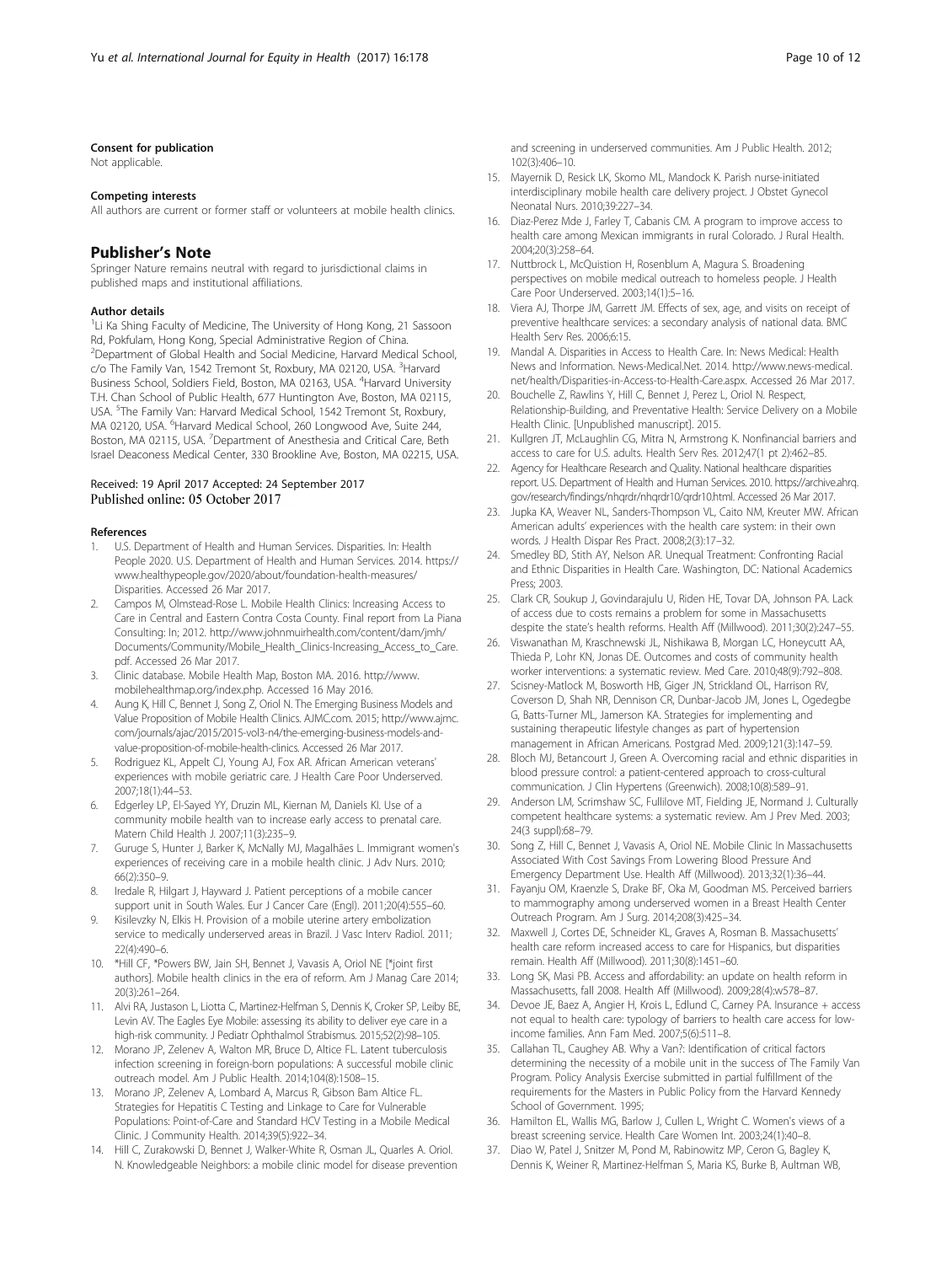<span id="page-11-0"></span>Levin AV. The Effectiveness of a Mobile Clinic in Improving Follow-up Eye Care for At-Risk Children. J Pediatr Ophthalmol Strabismus. 2016;53(6):344–8.

- 38. Evans K, Lerch S, Boyce TW, Myers OB, Kocher E, Cook LS, Sood A. An Innovative Approach to Enhancing Access to Medical Screening for Miners using a Mobile Clinic with Telemedicine Capability. J Health Care Poor Underserved. 2016;27(4A):62–72.
- 39. Dasgupta S, Kramer MR, Rosenberg ES, Sanchez TH, Reed L, Sullivan PS. The Effect of Commuting Patterns on HIV Care Attendance Among Men Who Have Sex With Men (MSM) in Atlanta. Georgia JMIR Public Health Surveill. 2015;1(2):e10.
- 40. Kennedy S, Grewal M, Roberts EM, Steinauer J, Dehlendorf C. A qualitative study of pregnancy intention and the use of contraception among homeless women with children. J Health Care Poor Underserved. 2014;25(2):757–70.
- 41. Harris DE, Hamel L, Aboueissa AM, Johnson D. A cardiovascular disease risk factor screening program designed to reach rural residents of Maine. USA Rural Remote Health. 2011;11(3):1–15.
- 42. Carmack HJ. "What happens on the van, stays on the van": the (re)structuring of privacy and disclosure scripts on an Appalachian mobile health clinic. Qual Health Res. 2010;20(10):1393–405.
- 43. Kahn RH, Moseley KE, Thilges JN, Johnson G, Farley TA. Community-based screening and treatment for STDs: results from a mobile clinic initiative. Sex Transm Dis. 2003;30(8):654–8.
- 44. Carmack HJ, Bouchelle Z, Rawlins Y, Bennet J, Hill C, Oriol NE. Mobilizing a narrative of generosity: patient experiences on an urban mobile health clinic. Commun Q. 2017; [https://doi.org/10.1080/01463373.2017.1279677.](http://dx.doi.org/10.1080/01463373.2017.1279677)
- 45. Chen YR, Chang-Halpenny C, Kumarasamy NA, Venegas A, Braddock CH. Perspectives of mobile versus fixed mammography in Santa Clara County California: A focus-group study. Cureus. 2016;8(2):e494.
- 46. Keller A. United Way estimates cost of helping children \$100M. WNEM News (Meredith Corporation). 2016. [http://www.wnem.com/story/30995770/](http://www.wnem.com/story/30995770/united-way-estimates-cost-of-helping-children-100m) [united-way-estimates-cost-of-helping-children-100m.](http://www.wnem.com/story/30995770/united-way-estimates-cost-of-helping-children-100m) Accessed 26 Mar 2017.
- 47. Hanna-Attisha M, LaChance J, Sadler RC, Schnepp AC. Elevated Blood Lead Levels in Children Associated With the Flint Drinking Water Crisis: A Spatial Analysis of Risk and Public Health Response. Am J Public Health. 2016; 106(2):283–90.
- 48. Johnson J. Medical mobile unit will help aid Flint children exposed to lead in water. MLive Media Group. 2016; [http://www.mlive.com/news/flint/index.](http://www.mlive.com/news/flint/index.ssf/2016/02/medical_mobile_unit_will_help.html) [ssf/2016/02/medical\\_mobile\\_unit\\_will\\_help.html.](http://www.mlive.com/news/flint/index.ssf/2016/02/medical_mobile_unit_will_help.html) Accessed 26 Mar 2017
- 49. Allen R. Mobile doctor's office arrives in Flint from NYC. Detroit Free Press. 2016; [http://www.freep.com/story/news/local/michigan/flint-water](http://www.freep.com/story/news/local/michigan/flint-water-crisis/2016/02/12/mobile-doctors-office-arrives-flint-nyc/80302086/)[crisis/2016/02/12/mobile-doctors-office-arrives-flint-nyc/80302086/](http://www.freep.com/story/news/local/michigan/flint-water-crisis/2016/02/12/mobile-doctors-office-arrives-flint-nyc/80302086/). Accessed 26 Mar 2017
- 50. Prevention N. Health Promotion, and Public Health Council. Department of Health and Human Resources: National Prevention Strategy. U.S; 2011. <https://www.surgeongeneral.gov/priorities/prevention/strategy/report.pdf>. Accessed 26 Mar 2017
- 51. U.S. Department of Health and Human Services. HHS Action Plan to Reduce Racial and Ethnic Health Disparities. U.S. Department of Health and Human Services. 2011. [http://minorityhealth.hhs.gov/npa/files/plans/hhs/hhs\\_plan\\_](http://minorityhealth.hhs.gov/npa/files/plans/hhs/hhs_plan_complete.pdf) [complete.pdf](http://minorityhealth.hhs.gov/npa/files/plans/hhs/hhs_plan_complete.pdf). Accessed 26 Mar 2017.
- 52. Health Disparities Council. A Framework for Eliminating Health Disparities in the Commonwealth of Massachusetts. U.S. Department of Health and Human Services. 2011. [http://www.mass.gov/hdc/docs/health-disparities](http://www.mass.gov/hdc/docs/health-disparities-framework.pdf)[framework.pdf.](http://www.mass.gov/hdc/docs/health-disparities-framework.pdf) Accessed 26 Mar 2017.
- 53. Post PA. Mobile Health Care for Homeless People: Using vehicles to extend care. National Health Care for the Homeless Council. 2007; [https://www.nhchc.](https://www.nhchc.org/wp-content/uploads/2012/02/mobilehealth.pdf) [org/wp-content/uploads/2012/02/mobilehealth.pdf](https://www.nhchc.org/wp-content/uploads/2012/02/mobilehealth.pdf). Accessed 26 Mar 2017
- 54. Liebman J, Pat LM, Altice F. Effectiveness of a mobile medical van in providing screening services for STDs and HIV. Public Health Nurs. 2002; 19(5):345–53.
- 55. Robinowitz N, Smith ME, Serio-Chapman C, Chaulk P, Johnson KE. Wounds on Wheels: Implementing a Specialized Wound Clinic within an Established Syringe Exchange Program in Baltimore. Maryland Am J Public Health. 2014; 104(11):2057–9.
- 56. Drake BF, Abadin SS, Lyons S, Chang SH, Steward LT, Kraenzle S, Goodman MS. Mammograms on-the-go—predictors of repeat visits to mobile mammography vans in St Louis, Missouri, USA: a case–control study. BMJ Open. 2015;5(3):e006960.
- 57. Atkins E, Madhavan S, LeMasters T, Vyas A, Gainor SJ, Remick S. Are obese women more likely to participate in a mobile mammography program? J Community Health. 2013;38(2):338–48.
- 58. Ellen JM, Bonu S, Arruda JS, Ward MA, Vogel R. Comparison of clients of a mobile health van and a traditional STD clinic. J Acquir Immune Defic Syndr. 2003;32(4):388–93.
- 59. Garbers S, Friedman A, Martinez O, Scheinmann R, Bermudez D, Silva M, Silverman J, Chiasson MA. Adapting the Get Yourself Tested Campaign to Reach Black and Latino Sexual-Minority Youth. Health Promot Pract. 2016; 17(5):739–50.
- 60. Jani JS, Tice C, Wiseman R. Assessing an Interdisciplinary Health Care Model: The Governor's Wellmobile Program. Soc Work Health Care. 2012;51(5):441–56.
- 61. O'Connell E, Zhang G, Leguen F, Prince J. Impact of a mobile van on prenatal care utilization and birth outcomes in Miami-Dade County. Matern Child Health J. 2010;14(4):528–34.
- 62. Tso LS, Best J, Beanland R, Doherty M, Lackey M, Ma Q, Hall BJ, Yang B, Tucker JD. Facilitators and barriers in HIV linkage to care interventions: a qualitative evidence review. AIDS. 2016;30(10):1639–53.
- 63. Division for Heart Disease and Stroke Prevention. High Blood Pressure and Cholesterol Out of Control. In: CDC Vital Signs. National Center for Chronic Disease Prevention and Health Promotion, CDC. 2011. [http://www.cdc.gov/](http://www.cdc.gov/VitalSigns/pdf/2011-02-vitalsigns.pdf) [VitalSigns/pdf/2011-02-vitalsigns.pdf](http://www.cdc.gov/VitalSigns/pdf/2011-02-vitalsigns.pdf). Accessed 26 Mar 2017.
- 64. Connolly NEB, Concha JB, English J. Mobile Health Is Worth It! Economic Benefit and Impact on Health of a Population-Based Mobile Screening Program in New Mexico. Telemed J E Health. 2014;20(1):18–23.
- 65. LTP Medical Mobile Inc., The Health Hut. [Unpublished data]. 2015.
- 66. Centers for Disease Control and Prevention. CDC Health Disparities and Inequalities Report. In: Morbidity and Mortality Weekly Report. U.S. Department of Health and Human Services. 2013. [https://www.cdc.gov/](https://www.cdc.gov/mmwr/pdf/other/su6203.pdf) [mmwr/pdf/other/su6203.pdf](https://www.cdc.gov/mmwr/pdf/other/su6203.pdf). Accessed 26 Mar 2017.
- 67. Irwin A, Scali E. Actions on the social determinants of health: Learning from previous experiences. Discussion Paper Series on Social Determinants of Health. Commission on Social Determinants of Health, World Health Organization: In; 2010. [http://www.who.int/social\\_determinants/corner/](http://www.who.int/social_determinants/corner/SDHDP1.pdf?ua=1) [SDHDP1.pdf?ua=1.](http://www.who.int/social_determinants/corner/SDHDP1.pdf?ua=1) Accessed 26 Mar 2017
- 68. Taylor LA, Coyle CE, Ndumele C, Rogan E, Canavan M, Curry L, Bradley EH. Leveraging the social determinants of health: What works? Blue Cross Blue Shield of Massachusetts Foundation. 2015. [https://static1.squarespace.com/](https://static1.squarespace.com/static/509ab226e4b058edb8efe5a9/t/563ce654e4b03aa5133d029b/1446831700837/Social_Equity_Report_Final.pdf) [static/509ab226e4b058edb8efe5a9/t/563ce654e4b03aa5133d029b/](https://static1.squarespace.com/static/509ab226e4b058edb8efe5a9/t/563ce654e4b03aa5133d029b/1446831700837/Social_Equity_Report_Final.pdf) [1446831700837/Social\\_Equity\\_Report\\_Final.pdf.](https://static1.squarespace.com/static/509ab226e4b058edb8efe5a9/t/563ce654e4b03aa5133d029b/1446831700837/Social_Equity_Report_Final.pdf) Accessed 16 Apr 2017.
- 69. Boston University School of Medicine Outreach Van Project: Project History. [http://blogs.bu.edu/outreach/history/\(](http://blogs.bu.edu/outreach/history)2016). Accessed 26 Mar 2017.
- 70. Barr P. Hospitals rev up use of mobile care. Hosp Health Netw. 2014;88(5):20.
- 71. Auerbach J. The 3 Buckets of Prevention. J Public Health Manag Pract. 2016; 22(3):215–8.
- 72. Ojamaa LS, Calista J. Achieving Health Equity through Community-Clinical Linkages. In: January 2014 Summit, Massachusetts Partnership for Health Promotion and Chronic Disease Prevention, U.S. Department of Health and Human Services. 2014. [http://www.mass.gov/eohhs/docs/dph/com-health/](http://www.mass.gov/eohhs/docs/dph/com-health/chronic-disease/140116-ojamaa-and-calista-presentation.pdf) [chronic-disease/140116-ojamaa-and-calista-presentation.pdf.](http://www.mass.gov/eohhs/docs/dph/com-health/chronic-disease/140116-ojamaa-and-calista-presentation.pdf) Accessed 26 Mar 2017.
- 73. Niska R, Bhuiya F, Xu J. National Hospital Ambulatory Medical Care Survey: 2007 emergency department summary. Natl Health Stat Report. 2010;26:1–31.
- 74. Division of Health Care Finance and Policy, Commonwealth of Massachusetts. Massachusetts Health Care Cost Trends: Efficiency of Emergency Department Utilization in Massachusetts. Division of Health Care Finance and Policy, Commonwealth of Massachusetts. 2012. [http://archives.](http://archives.lib.state.ma.us/bitstream/handle/2452/265106/ocn910724758.pdf?sequence=1&isAllowed=y) [lib.state.ma.us/bitstream/handle/2452/265106/ocn910724758.pdf?sequence=](http://archives.lib.state.ma.us/bitstream/handle/2452/265106/ocn910724758.pdf?sequence=1&isAllowed=y) [1&isAllowed=y.](http://archives.lib.state.ma.us/bitstream/handle/2452/265106/ocn910724758.pdf?sequence=1&isAllowed=y) Accessed 26 Mar 2017.
- 75. Health Policy Commission, Commonwealth of Massachusetts. 2015 Cost Trends Report. Health Policy Commission, Commonwealth of Massachusetts 2016. [http://www.mass.gov/anf/budget-taxes-and-procurement/oversight](http://www.mass.gov/anf/budget-taxes-and-procurement/oversight-agencies/health-policy-commission/publications/2015-cost-trends-report.pdf)[agencies/health-policy-commission/publications/2015-cost-trends-report.pdf.](http://www.mass.gov/anf/budget-taxes-and-procurement/oversight-agencies/health-policy-commission/publications/2015-cost-trends-report.pdf) Accessed 26 Mar 2017.
- 76. Berstein SL. Frequent emergency department visitors: the end of inappropriateness. Ann Emerg Med. 2006;48(1):18–20.
- 77. Young GP, Wagner MB, Kellerman AL, Ellis J, Bouley D. Ambulatory visits to hospital emergency departments. JAMA. 1996;276(6):460–5.
- 78. Billings J, Parikh N, Mijanovich T. Emergency department use in New York City: a substitute for primary care? Issue Brief (Commonw Fund). 2000;433:1–5.
- 79. Howard MS, Davis BA, Anderson C, Cherry D, Koller P, Shelton D. Patients' perspective on choosing the emergency department for nonurgent medical care: a qualitative study exploring one reason for overcrowding. J Emerg Nurs. 2005;31(5):429–35.